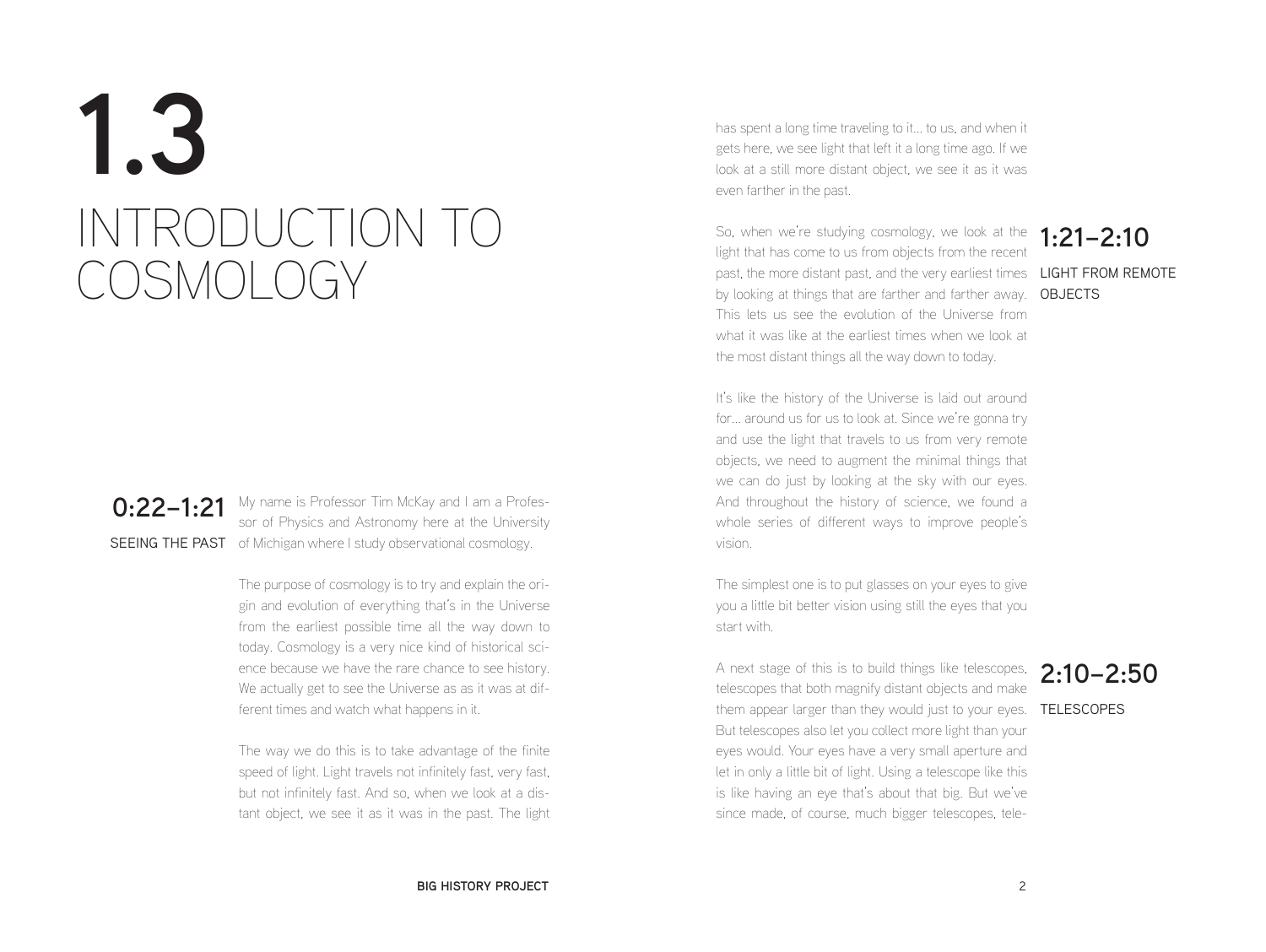scopes that have eyes that are meters in size and the very largest telescopes that we use today have apertures of about 10 meters or about 35 feet. You can see much more distant, much fainter things with such a large telescope than you can see with just your eyes.

**2:50–4:03** And it's largely that improvement in instrumentation ADVANCES IN SCIENCE being able to understand the history of the Universe which has led to the great advances in cosmology and because with these instruments, we can see that history so much better than the ancient Greeks could looking at it with just their eyes.

> The reason I got into cosmology was a mix of interest and opportunity. I have always liked observing nature at every scale and in every way, from the time I walk down the street to when I'm using a super fancy scientific instrument. The reason I got involved in cosmology, though, is that I took a job at a place called Fermilab, a particle physics laboratory, and they told me I could do anything I wanted. And they were starting a new project there called the Sloan Digital Sky Survey and it was gonna observe so many things that it seems so scientifically rich, I couldn't resist working on it.

> So, I joined it then and I've been working on cosmology ever since. Observational Cosmology has had a really great 15 years because we now really know the basic history of the Universe from the Big Bang all the way down to today. It's been observed repeatedly, it's very well understood. But there remained some big mysteries and I'll tell you about just four important mysteries that remain in cosmology.

The first has to do with the very earliest moments **4:03–4:32** of the Big Bang. Everyone wants to know what was there before the Big Bang. Was there anything there BIG QUESTIONS before the Big Bang? How did it happen? Why did the Big Bang happen? What initiated it? Those are very difficult questions. We don't have much observational evidence about them. But everyone will always be fascinated by them.

The next two big questions have to do with constituents of the Universe, with stuff that's in the Universe. There are two big mystery components to the Universe.

The first is called dark matter and dark matter is a kind of material, a substance that seems to be very widespread through the Universe. There's more of it than there is ordinary matter, the kinds of atoms that we're made of. And it seems to be something that interacts gravitationally but never interacts with light.

### **4:32–5:45** DARK MATTER AND DARK ENERGY

The other mysterious component of the Universe is something that seems to be causing accelerated expansion. The expansion rate of the Universe used to be slower than it is today. It's actually speeding up with time. We really have no idea what's causing it to speed up like that, what's causing accelerated expansion. But we've given a name to it even though we don't really know what it is. We call it dark energy. So, dark matter and dark energy are both very mysterious aspects of cosmology that we're hoping to understand.

The fourth big question is, for me, the most intriguing question. We know that everything that can happen in